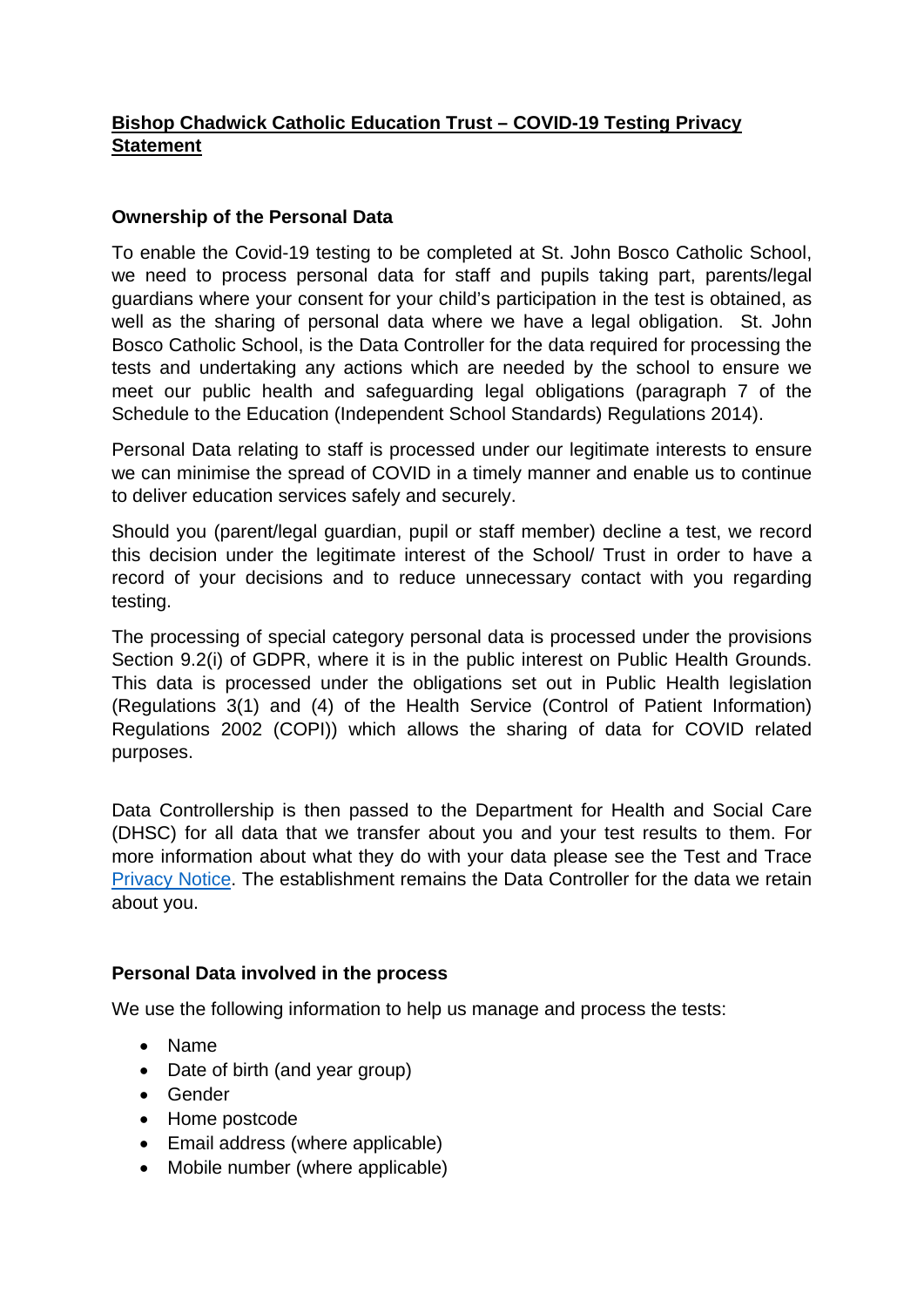- Unique barcode assigned to each individual test and which will become the primary reference number for the tests
- Test result
- Parent/ legal guardian contact details

We will only use information that is collected directly from you/ parent/legal guardian specifically for the purpose of the tests, even if you have previously provided us with this information.

## **How we store your personal information**

The information will only be stored in electronic databases in school whilst it is needed. It will also be entered directly onto DHSC digital services for the NHS Test and Trace purposes. School will not have access to the information on the digital service once it has been entered.

#### **Processing of Personal Data Relating to Participation Consent**

Information relating to the provision of consent to participate in the test, or to decline participation, will be stored in electronic databases administered within school. These databases are hosted by a  $3<sup>rd</sup>$  party. Where the data is transferred outside of the UK/EEA, security measures are in place to protect the data during transfer and storage which includes encryption and applicable agreements between all parties. This record will be retained for 6 months.

## **Processing of Personal Data Relating to Positive test results**

The member of staff, pupil, student or parent (depending on contact details provided) will be informed of the result by the school and advised how to book a confirmatory test.

We will use this information to enact their own COVID isolation processes without telling anyone who it is that has received the positive test.

The information will be transferred to DHSC, who will share this with the NHS, GPs. PHE and the Local Government will use this information for wider test and trace activities as well as statistical and research purposes.

This information is processed and shared under obligations set out in Public Health legislation under Regulations 3(1) and (4) of the Health Service (Control of Patient Information) Regulations 2002 (COPI) which allows the sharing of data for COVID related purposes.

This information will be kept by the school for up to 14 days and by the NHS for 8 years.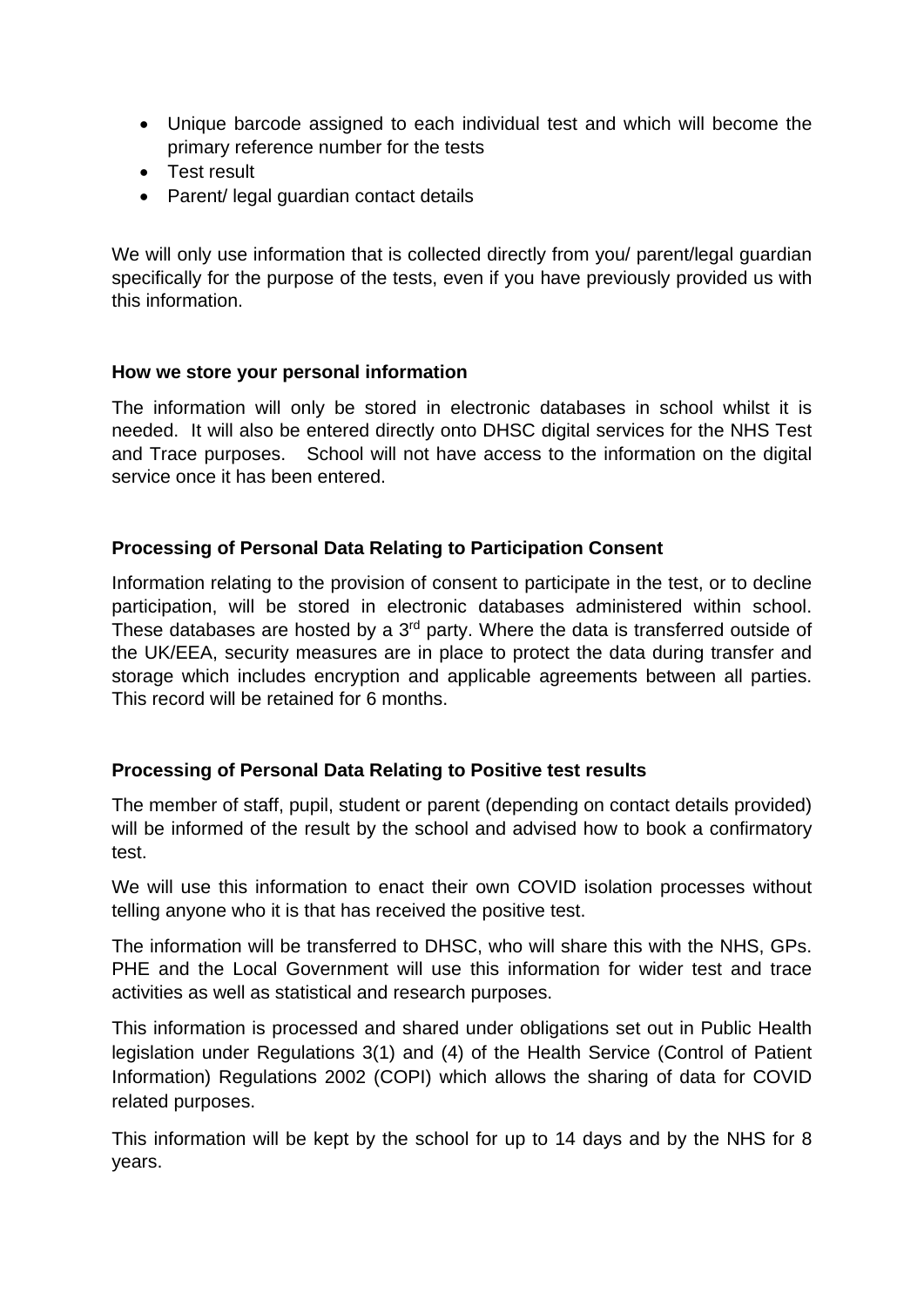#### **Processing of Personal Data Relating to Negative test results**

We will record a negative result and the information transferred to DHSC, NHS, PHE and the Local Government who will use the information for statistical and research purposes.

This information is processed and shared under obligations set out in Public Health legislation under Regulations 3(1) and (4) of the Health Service (Control of Patient Information) Regulations 2002 (COPI) which allows the sharing of data for COVID related purposes.

This information will be kept by the school for up to 14 days and by the NHS for 8 years.

## **Data Sharing Partners**

The personal data associated with test results will be shared with

- DHSC, NHS, PHE to ensure that they can undertake the necessary Test and Trace activities and to conduct research and compile statistic about Coronavirus.
- Your GP to maintain your medical records and to offer support and guidance as necessary
- Local Government to undertake local public health duties and to record and analyse local spreads.

## **Your Rights**

Under data protection law, you have rights including:

**Your right of access** - You have the right to ask us for copies of your personal information.

**Your right to rectification** - You have the right to ask us to rectify personal information you think is inaccurate. You also have the right to ask us to complete information you think is incomplete.

**Your right to erasure** - You have the right to ask us to erase your personal information in certain circumstances.

**Your right to restriction of processing** - You have the right to ask us to restrict the processing of your personal information in certain circumstances.

**Your right to object to processing** - You have the the right to object to the processing of your personal information in certain circumstances.